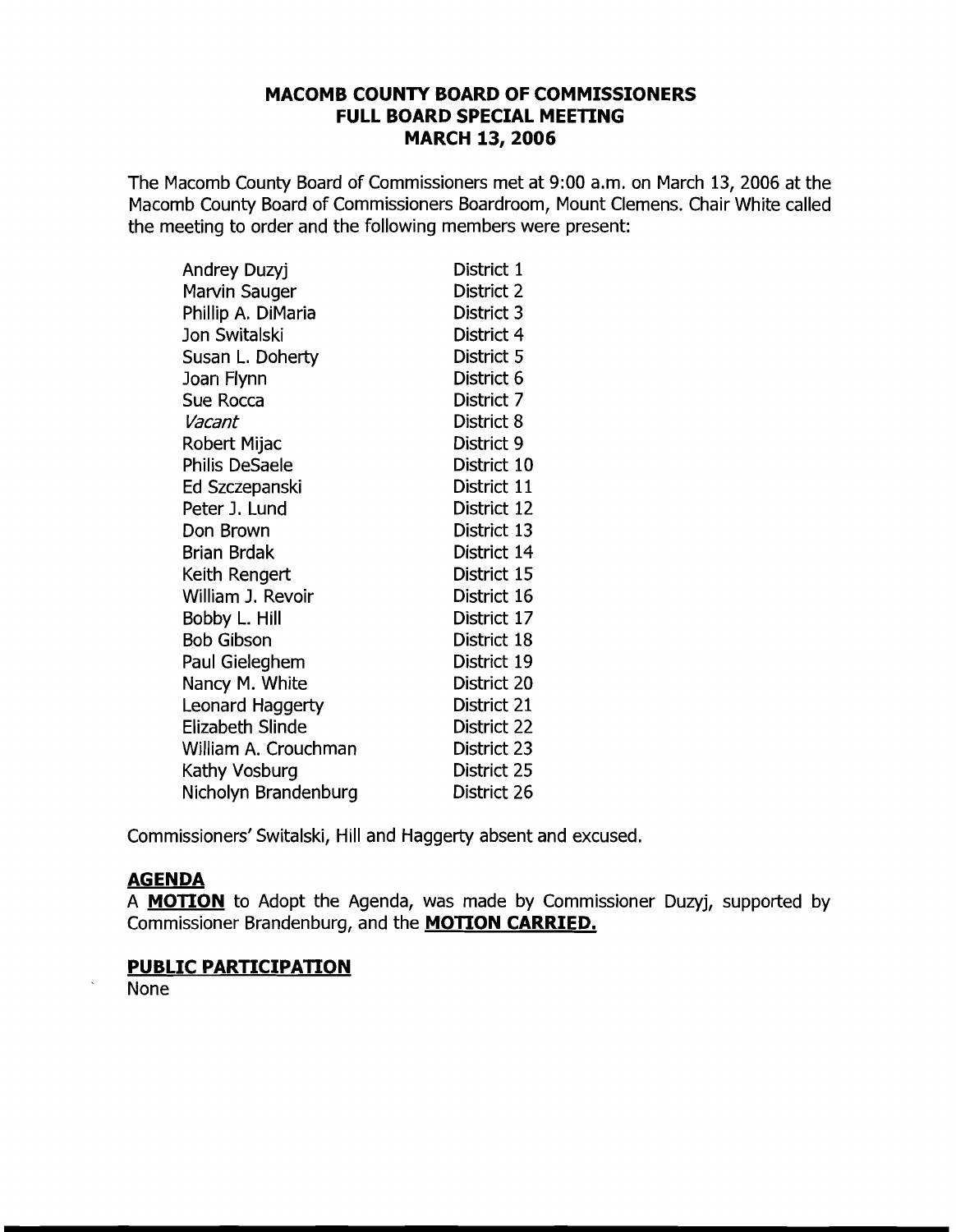| <b>ROLL CALL VOTE</b> |               |               |                           |                  |                    |                 |
|-----------------------|---------------|---------------|---------------------------|------------------|--------------------|-----------------|
|                       | Abraham       | <b>Arnold</b> | <b>McCarthy</b>           | <b>Tavrazich</b> | <b>Hooker</b>      | <b>Jennings</b> |
| <b>BRANDENBURG</b>    |               |               |                           |                  | X                  |                 |
| <b>BRDAK</b>          |               |               | X                         |                  |                    |                 |
| <b>BROWN</b>          |               |               |                           |                  | X                  |                 |
| <b>CROUCHMAN</b>      |               |               | $\boldsymbol{\mathsf{X}}$ |                  |                    |                 |
| <b>DESAELE</b>        |               |               |                           |                  | X                  |                 |
| DI MARIA              |               |               | X                         |                  |                    |                 |
| <b>DOHERTY</b>        |               |               | $\pmb{\mathsf{X}}$        |                  |                    |                 |
| DUZYJ                 |               |               | X                         |                  |                    |                 |
| <b>FLYNN</b>          |               |               | X                         |                  |                    |                 |
| <b>GIBSON</b>         |               |               | $\pmb{\mathsf{X}}$        |                  |                    |                 |
| <b>GIELEGHEM</b>      |               |               | $\sf X$                   |                  |                    |                 |
| <b>HAGGERTY</b>       | <b>ABSENT</b> |               |                           |                  |                    |                 |
| <b>HILL</b>           | <b>ABSENT</b> |               |                           |                  |                    |                 |
| <b>KENNARD</b>        |               |               | X                         |                  |                    |                 |
| <b>VACANT</b>         |               |               |                           |                  |                    |                 |
| <b>LUND</b>           |               |               |                           |                  | $\sf X$            |                 |
| <b>MIJAC</b>          |               |               | $\pmb{\mathsf{X}}$        |                  |                    |                 |
| <b>RENGERT</b>        |               |               | X                         |                  |                    |                 |
| <b>REVOIR</b>         |               |               |                           |                  | $\pmb{\mathsf{X}}$ |                 |
| <b>ROCCA</b>          |               |               | X                         |                  |                    |                 |
| <b>SAUGER</b>         |               |               | $\pmb{\mathsf{X}}$        |                  |                    |                 |
| <b>SLINDE</b>         |               |               | $\overline{\mathsf{X}}$   |                  |                    |                 |
| <b>SWITALSKI</b>      | <b>ABSENT</b> |               |                           |                  |                    |                 |
| <b>SZCZEPANSKI</b>    |               |               |                           |                  | X                  |                 |
| <b>VOSBURG</b>        |               |               |                           |                  | X                  |                 |
| <b>WHITE</b>          |               |               | X                         |                  |                    |                 |
| <b>TOTAL</b>          |               |               | 15                        |                  | $\overline{z}$     |                 |

# **APPOINTMENT OF MACOMB COUNTY COMMISSIONER, DISTRICT 8**

# **JAMES E. McCARTHY APPOINTED MACOMB COUNTY COMMISSIONER, DISTRICT**   $\overline{\mathbf{8}}$

Todd Schmitz, Deputy Clerk, Administered the Oath of Office.

#### **NEW BUSINESS**

Commissioner Sauger announced Commissioner Haggerty is in the hospital for tests.

George Brumbaugh informed the Board of Commissioners attorney Frank Brochert, who represented the county on several occasions, had passed away.

Commissioner Doherty asked if Commissioner McCarthy would be serving on the same committees Diana Kolakowski served on.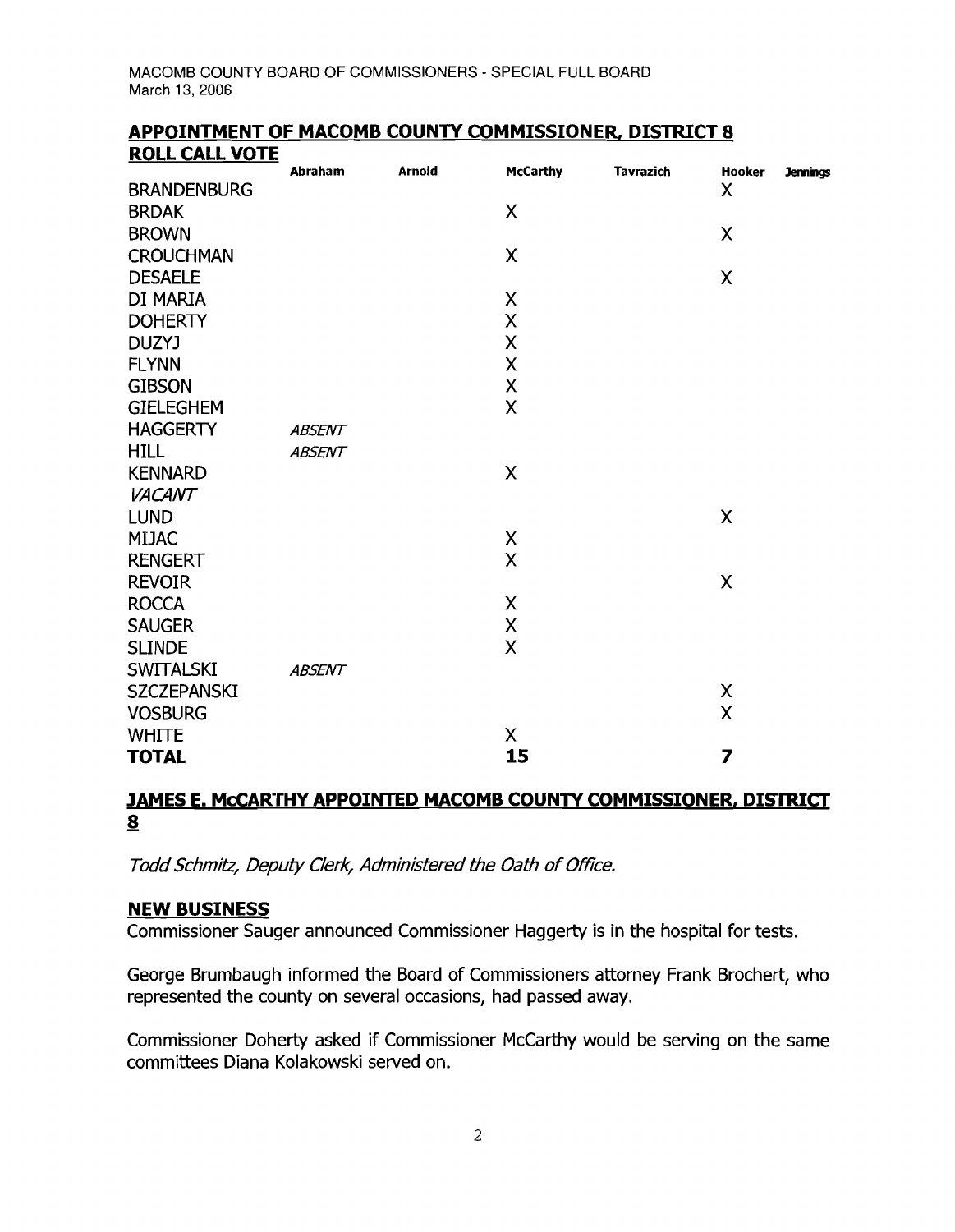MACOMB COUNTY BOARD OF COMMISSIONERS - SPECIAL FULL BOARD March 13, 2006

A **MOTION TO ADD** this item to the agenda at this time, was made by Commissioner Crouchman, supported by Commissioner Duzyj, and the **MOTION CARRIED.** 

A **MOTION** was made by Chair White, supported by Commissioner Brdak, that Commissioner McCarthy serve on all regular committees that Diana Kolakowski served, and the **MOTION CARRIED.** 

### **PUBLIC PARTICIPATION**

None

## **ROLL CALL ATTENDANCE**

| Andrey Duzyj          | District 1  |
|-----------------------|-------------|
| Marvin Sauger         | District 2  |
| Phillip A. DiMaria    | District 3  |
| Jon Switalski         | District 4  |
| Susan L. Doherty      | District 5  |
| Joan Flynn            | District 6  |
| Sue Rocca             | District 7  |
| James E. McCarthy     | District 8  |
| Robert Mijac          | District 9  |
| <b>Philis DeSaele</b> | District 10 |
| Ed Szczepanski        | District 11 |
| Peter J. Lund         | District 12 |
| Don Brown             | District 13 |
| <b>Brian Brdak</b>    | District 14 |
| Keith Rengert         | District 15 |
| William J. Revoir     | District 16 |
| Bobby L. Hill         | District 17 |
| <b>Bob Gibson</b>     | District 18 |
| Paul Gieleghem        | District 19 |
| Nancy M. White        | District 20 |
| Leonard Haggerty      | District 21 |
| Elizabeth Slinde      | District 22 |
| William A. Crouchman  | District 23 |
| Peggy Kennard         | District 24 |
| Kathy Vosburg         | District 25 |
| Nicholyn Brandenburg  | District 26 |
|                       |             |

Commissioners' Switalski, Hill and Haggerty absent and excused.